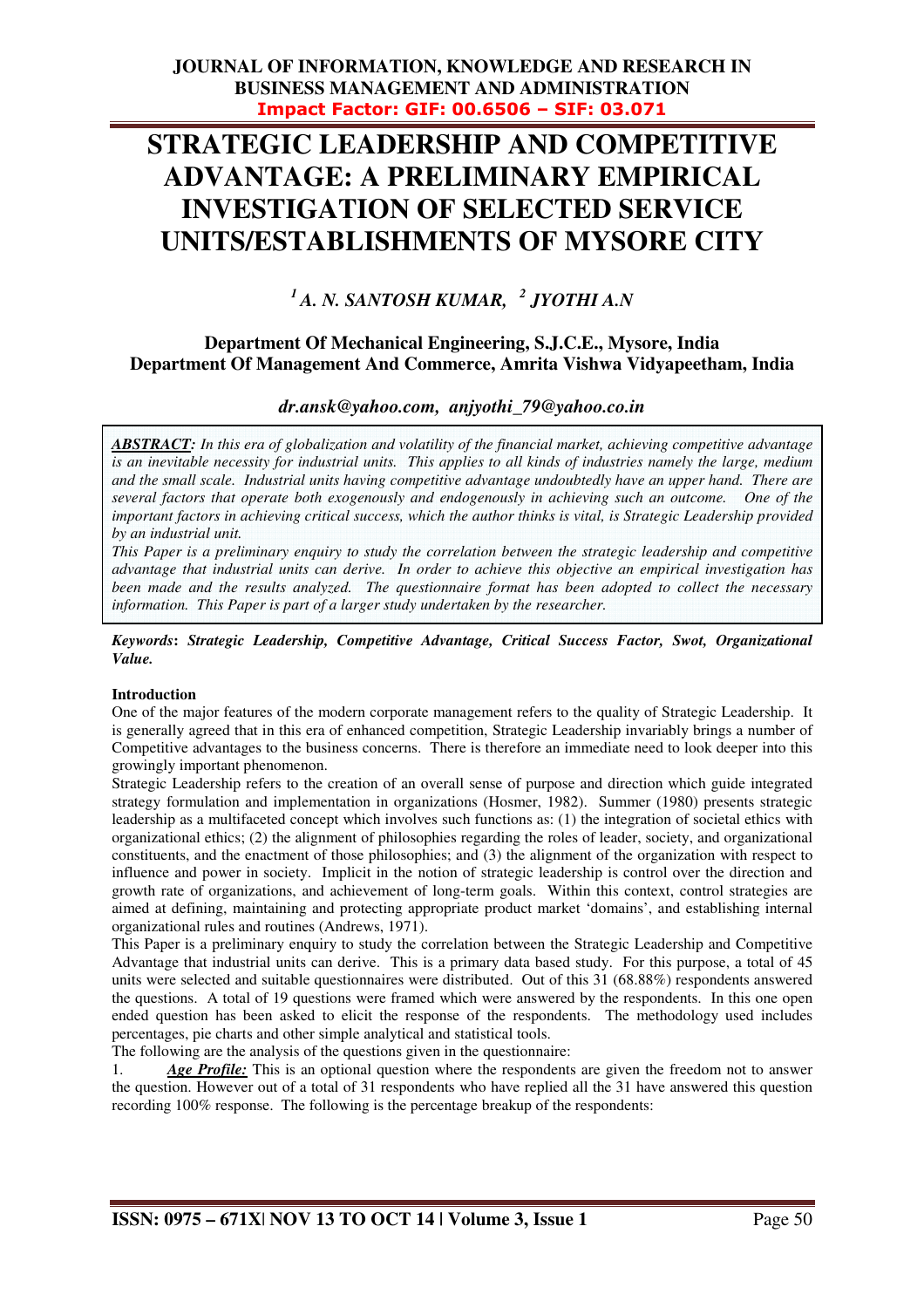2. It is clear from this that the largest number of managers is in the age group of 35 years to 50 years (42%). This is followed by the age group less than 35 years constituting a bit more to 36%. This group is followed by those who are between 50 years to 59 years. There are very few managers who are 60 years and above.



| Age                | Percentage |
|--------------------|------------|
| Less than 35 years | 36%        |
| $35 - 50$ years    | 42%        |
| $50 - 59$ years    | 19%        |
| 60 and above       | 3%         |

3. *Annual Income:* This is also an optional question where out of 31 respondents all have replied recording 100% response. The following is the percentage breakup of the respondents:



| Annual Income (in Rupees)         | Percentage<br>breakup |
|-----------------------------------|-----------------------|
| $0 < 5$ lakh p.a                  | 17%                   |
| Rs. $5$ lakh $-$ Rs. 10 lakhs p.a | 73%                   |
| Rs. 10 lakh and above p.a.        | 10%                   |

It is clear from this that most of the managers earn between 5 lakh rupees to 10 lakh rupees/Annum (73%). 17% of the respondents earn less than Rs.5 lakhs/Annum.

The remaining 10% earn Rs.10 lakh rupees and more annually.

4. *Organizational Strategy* Here the intension of the question is to know the most important strategy that the respondent would choose from among a number of alternatives. This is a core question. The analysis of the responses brings out the following strategies. The most important appearing first, followed by others.

- 1. Increasing Enterprise Growth (20%)
- 2. Attracting and Retaining New Customers (17%)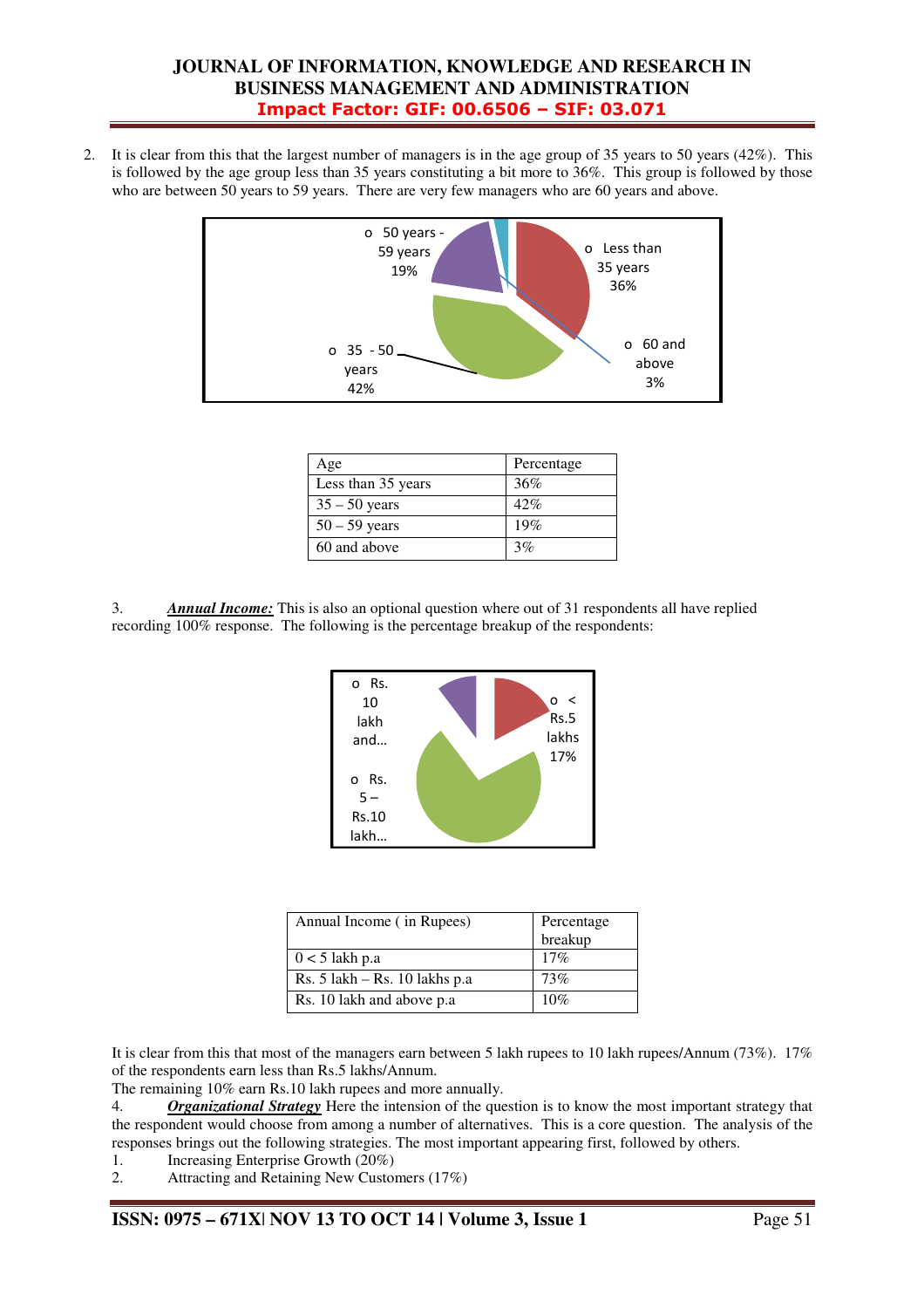- 3. Improving Efficiency/Operations (13%)<br>4. Updating Internal Systems (11%)
- Updating Internal Systems (11%)
- 5. "Improving Business Processes" and "Innovation In New Products and/or Services" (9%)
- 6. "Improving Infrastructure" and "Improving Business Continuity, Risk and Security" (8%)
- 7. Reducing Costs (5%)



#### *5. Strategic Priorities for the Next 5 Years*

Managers were asked about their strategic priorities for the next 5 years and the following is the summary of the observations recorded by the author.

| Strategies                                             | Number<br>of | Percentage |
|--------------------------------------------------------|--------------|------------|
|                                                        | respondents  |            |
| Increasing enterprise growth                           | 17           | 20%        |
| Attracting and retaining new<br>customers              | 15           | 17%        |
|                                                        |              |            |
| Reducing costs                                         | 4            | 5%         |
| Improving business processes                           | 8            | 9%         |
| Innovation in new products<br>and/or services          | 8            | 9%         |
| Updating internal systems                              | 9            | 11%        |
| Improving infrastructure                               | 7            | 8%         |
| Improving<br>efficiency/operations                     | 11           | 13%        |
| business<br>Improving<br>continuity, risk and security |              | 8%         |

 $\geq$  20% of the respondents have identified the 'Increasing enterprise growth' as the most important strategy.

 $\triangleright$  Attracting and retaining new customers is the strategy which is next important to the managers in an organization (17%).

Improving efficiency/operations have been accepted as the next strategy by 13% of managers.<br> $\geq 11\%$  of the managers accept that undating internal systems should be given the next priority

11% of the managers accept that updating internal systems should be given the next priority.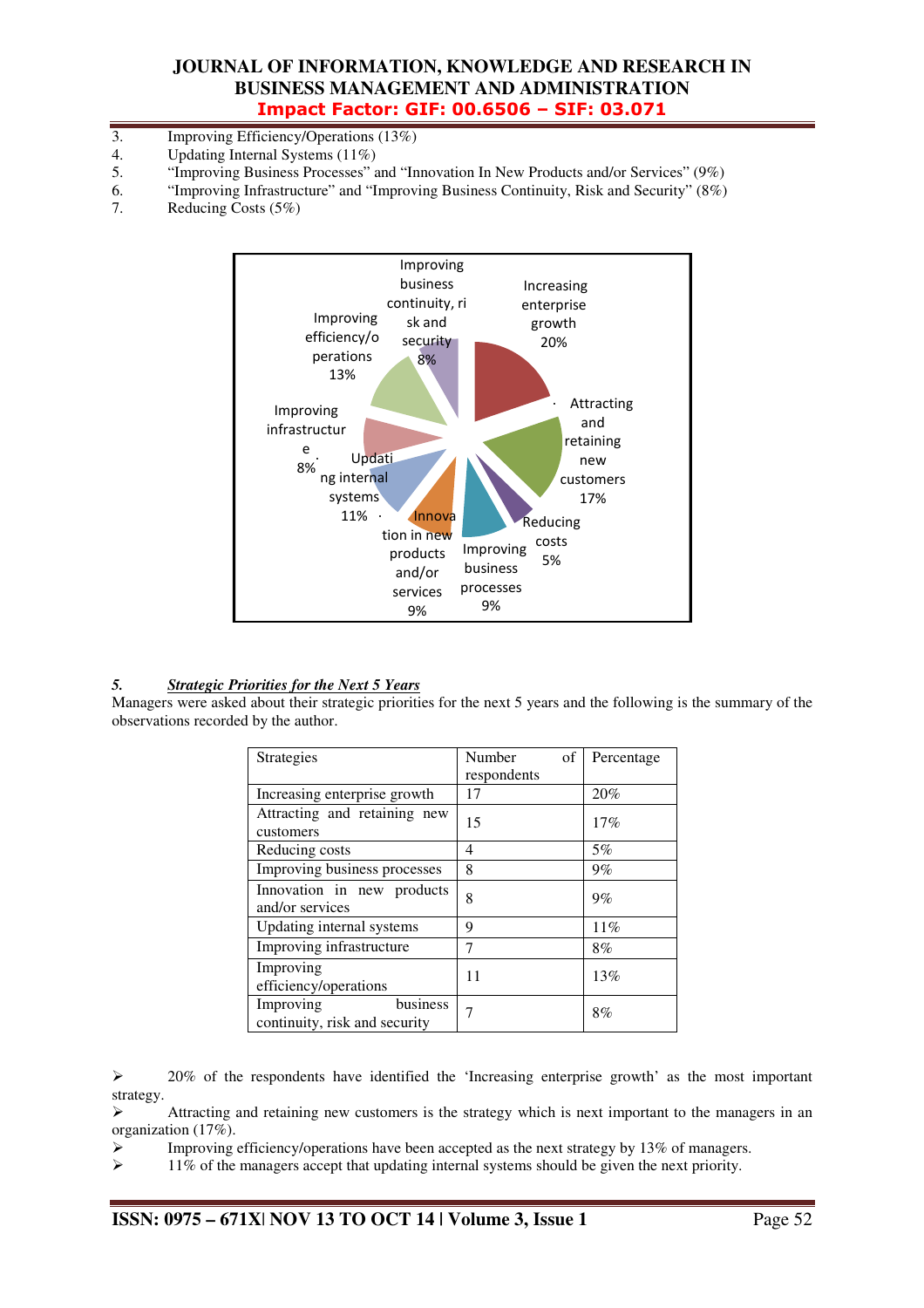Improving business processes and innovation in new products and/or services are to be taken care as the  $5<sup>th</sup>$  priority in an organization.

 8% of the respondents agree with improving infrastructure and improving business continuity, risk and security as the 6<sup>th</sup> priority.

Few of the respondents accept the reducing costs can be given the last priority.

It is interesting to note that the responses to question number four has been the same as that of question number three.



#### *6. HR Strategy.*

The respondents were asked to indicate whether the current Human Resource strategy is supportive of their organizational objectives. The percentage response is as follows:

| Particulars       | Percentage | Number      |
|-------------------|------------|-------------|
|                   |            | Respondents |
| Not at all        | $0\%$      |             |
| To some extent    | 42%        |             |
| To a large extent | 26%        |             |
| Fully supportive  | 32%        |             |



It may be noted that the responses to this question are not conclusive and emphatic. It is observed that 43% of the respondents have said that to *'some extent'* the Human Resource Strategies are supportive to the objectives of the concern. Following which 30% of respondents say the Human Resource Strategies *'fully support'* their objectives, 27% of respondents agree that the Human Resource Strategies support their objectives to a *'large extent'* and none of the respondents say that their Human Resource Strategies do not support their objectives.

## *7. Decision Making*

The managers were asked about whether they have made any courageous decisions that benefited his people in the organization at their personal risk even though there was no benefit for them individually. The response percentage breakup is as follows: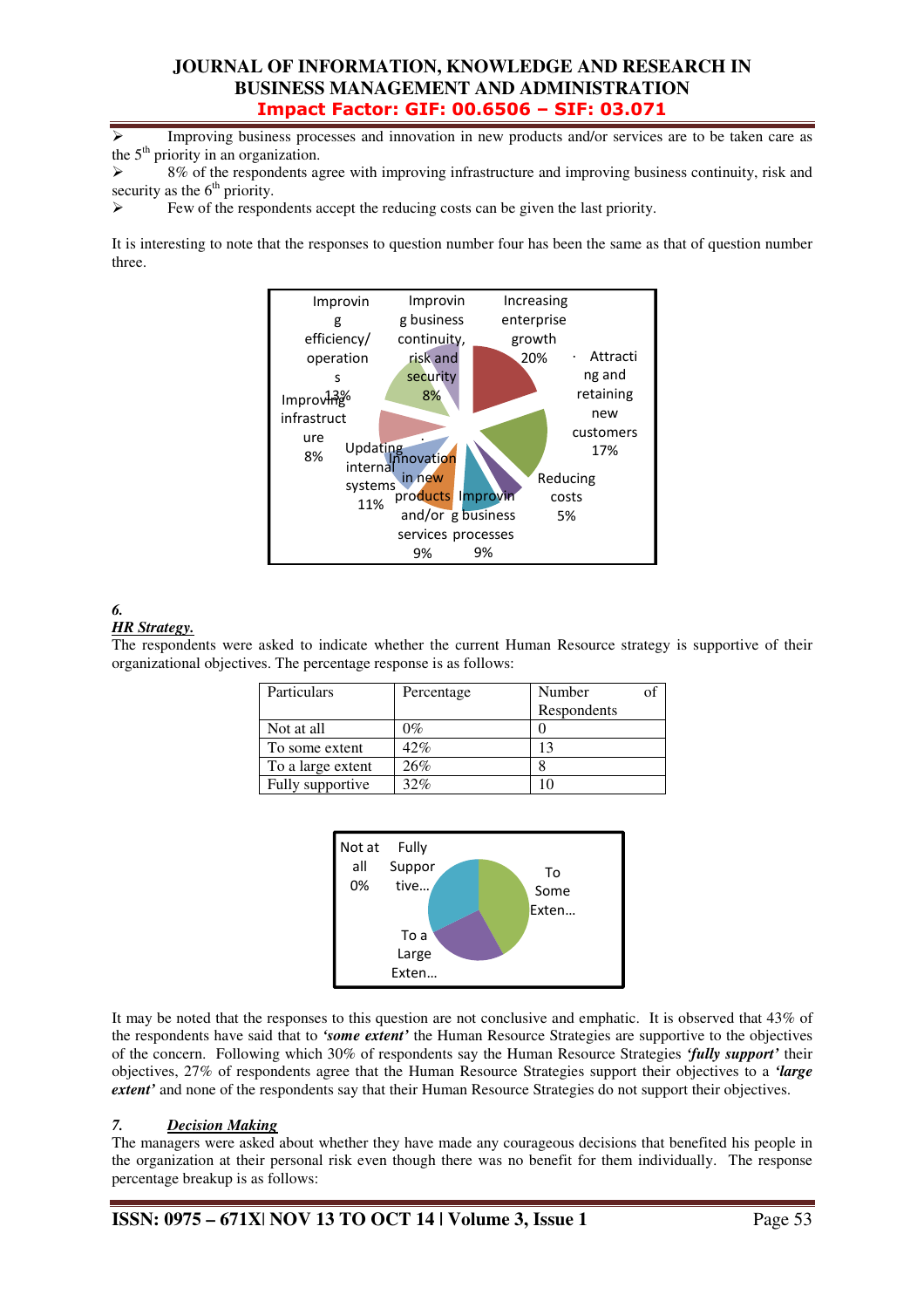

| Particulars | Percentage | Number<br>Ωť |
|-------------|------------|--------------|
|             |            | Respondents  |
| Yes         | 84%        |              |
| Ñо          | 13%        |              |
| Blank       | $3\%$      |              |

Most of the respondents (84%) have taken steps which benefit their employees in an organization even though there was no benefit individually. 13% of the respondents have replied that they haven't taken any such decisions. 3% of the respondents have not responded to this question.

#### *8. Leadership Style*

The respondents were asked about the leadership style that they would follow in their organization. The following is the percentage breakup of the :respondents:



| Particulars         | Percentage | Number<br>of<br>Respondents |
|---------------------|------------|-----------------------------|
| Autocratic style    | 14%        | 5                           |
| Consultative style  | 29%        | 10                          |
| Participative style | 31%        | 11                          |
| Laissez-faire       | $0\%$      |                             |
| Bureaucratic style  | 3%         |                             |
| Paternalistic style | 3%         |                             |
| Situational style   | 20%        |                             |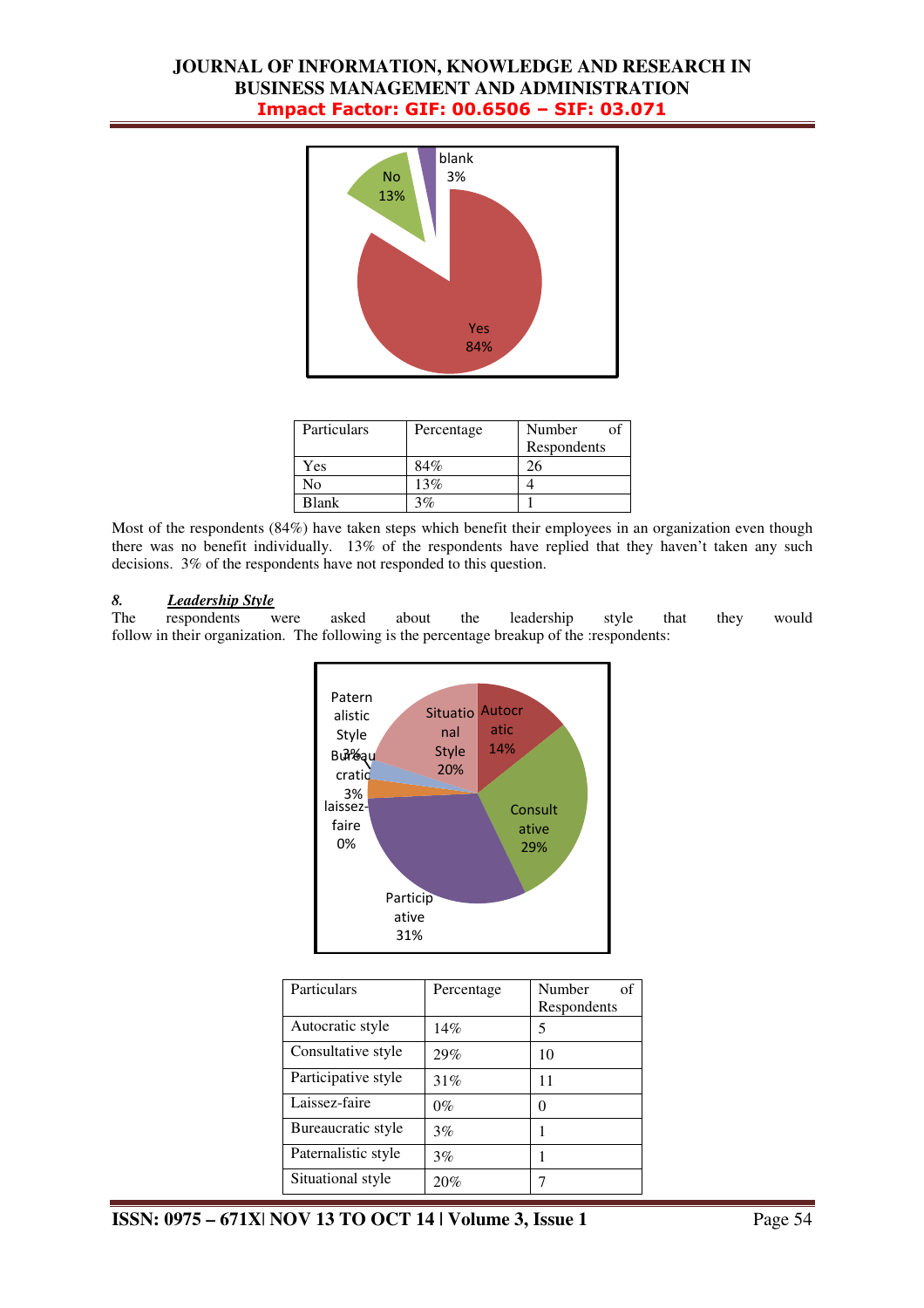The analysis of the question reveals that the largest number  $(31%)$  of managers follow participative style of leadership where they involve their employees also in the decision making process.

29% follow consultative style of leadership, where they consult their higher-ups before they take any decision.

20% of the managers follow situational style of leadership where they take the decisions according to the situations arising in the concern. 29% follow consultative style of leadership, where they consult their higher-ups before they take any decision.<br>20% of the managers follow situational style of leadership where they take the decisions according to the situ

subordinates.

3% of managers follow Bureaucratic style and paternalistic style in their organization and no company follows Laissez faire style where they leave the decisions to the employees only.

**9.** *Behavioral Skill support of staff* This question is about the managers enjoying the behavioral and skill support of their staff. The following is the percentage breakup:



| Particulars          | Percentage | Number<br>of<br>Respondents |
|----------------------|------------|-----------------------------|
| Fully                | 36%        | 11                          |
| To a large<br>extent | 45%        | 14                          |
| To<br>some<br>extent | 19%        | 6                           |
| Not at all           | $0\%$      |                             |

From this it is clear that, around 45% of managers enjoy the behavior and skill support of their staff. 36% enjoy full support from their staff, 19% of the managers enjoy the support from their staff to some extent and surprisingly no one has responded that they do not enjoy any support from their staff.

## *10. Crisis Situations*

The respondents were requested to indicate whether they often face major crisis in their organization. The following is the percentage breakup:

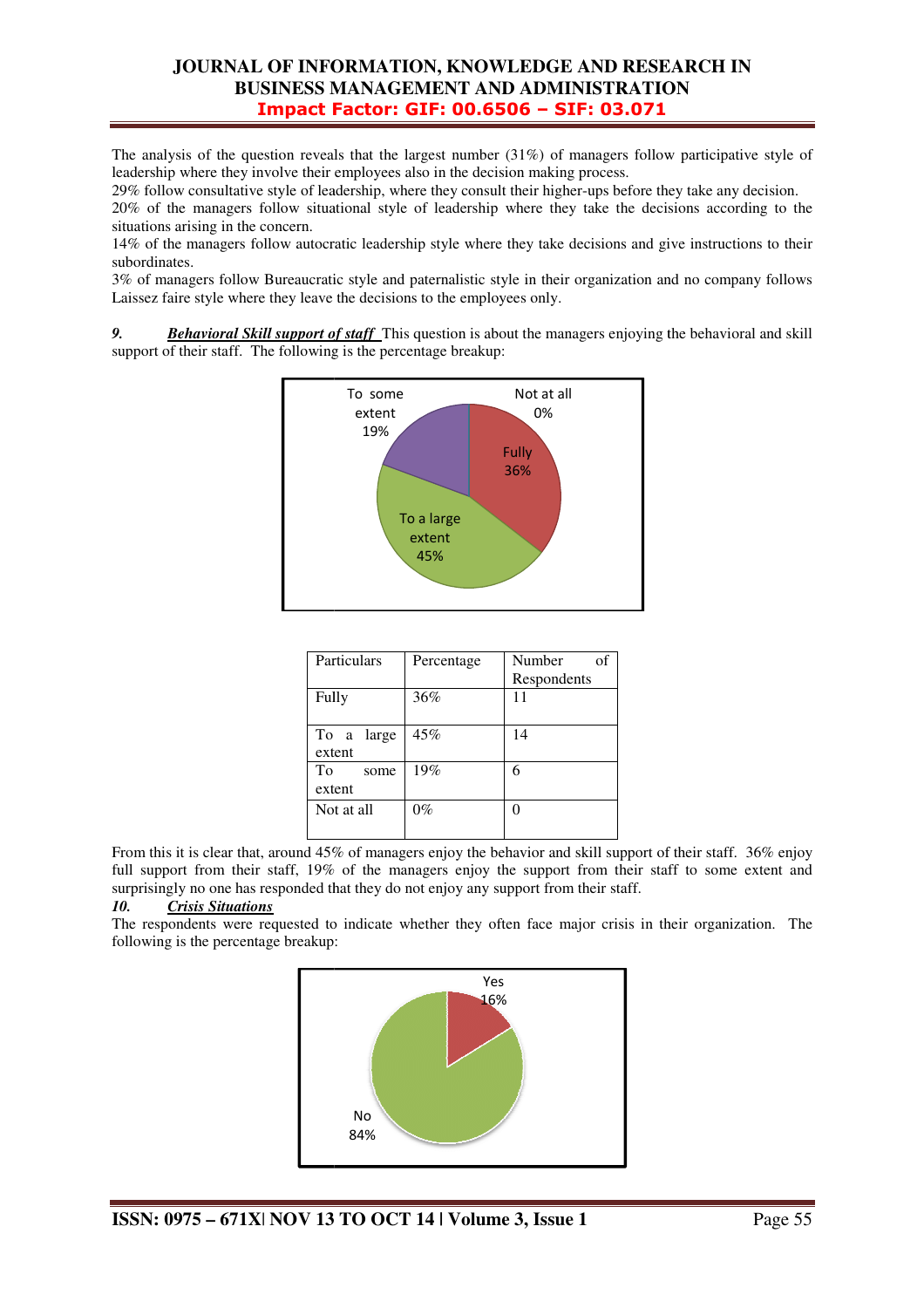| Particulars | Percentage | Number      |
|-------------|------------|-------------|
|             |            | Respondents |
| Yes         | 16%        |             |
| Nο          | 84%        |             |

An analysis of the data indicates that most of the managers have not experienced any major crisis and only  $16\%$ have indicated that they faced major crisis in their organization.

#### *11. Recent Crisis Situation*

The question was about any recent crisis in their organization. The percentage breakup is as follows:



| Particulars | Percentage | Number<br>Respondents |
|-------------|------------|-----------------------|
| Yes         | 16%        |                       |
| N٥          | 84%        |                       |

It appears that most managers did not face any major crisis in their day to day business dealings. The response to the question indicates that 84% have not faced any major crisis recently but only 16% faced such a situation.

#### *12. Suggestions from employees*

The question was, did the respondents ask any suggestions/alternatives from their employees at the time of crisis. The following is the percentage breakup of the respondents:



| Particulars | Percentage | Number      |  |
|-------------|------------|-------------|--|
|             |            | Respondents |  |
| Yes         | $77\%$     |             |  |
| No.         | 23%        |             |  |

From this it is clear that 77% of the managers ask suggestions of their employees at the time of crisis and 23% of managers do not seek any suggestions of their employees at the time of crisis to take decisions. *13. Organizational Value and Crisis*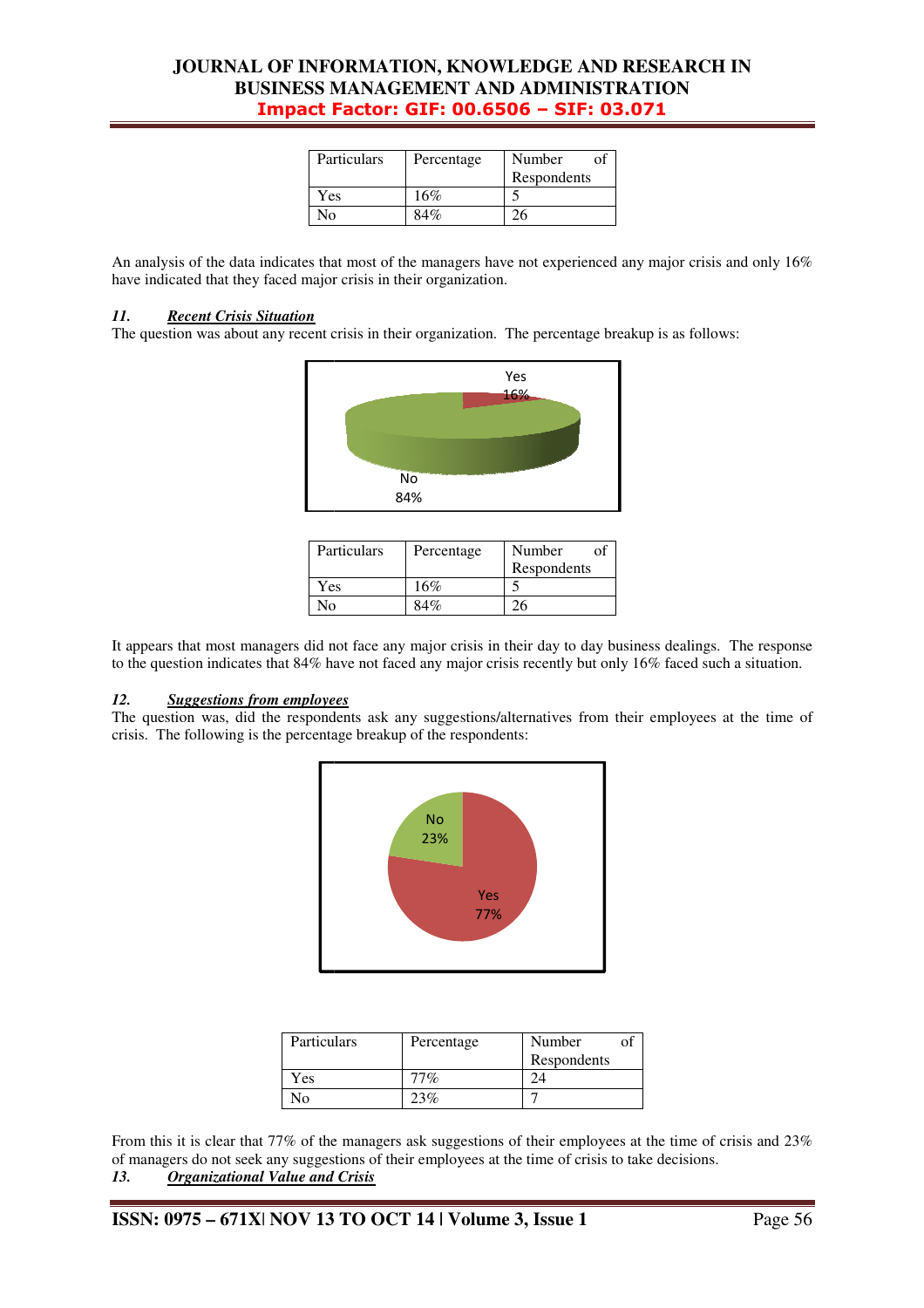The question was do they consider the organizations value to take decisions at the time of a crisis. The following is the percentage breakup of the respondents:



| Particulars | Percentage | Number      |
|-------------|------------|-------------|
| Yes         | 90         | Respondents |
| Nο          | 10         |             |

The analysis of the data indicates that nearly all of the managers consider organizations value in decision making at the time of crisis and only 10% of the managers do not consider the organizations value to take decisions at the time of a crisis.

#### *14. Decision Making*

The respondents were asked whether they will take any decisions which are favorable to the organization even if there is resistance from the employees.

| Particulars | Percentage | Number            |
|-------------|------------|-------------------|
| Yes         | 84%        | Respondents<br>26 |
| N٥          | 16%        |                   |

The analysis reveals that 84% most of the managers will take decisions favorable to the organization even if there is resistance from the employees.

16% of the respondents would not take any decisions which are favorable to the organization, even if there is resistance from the employees.

#### *15. SWOT and Strategic Decision*

This core question is about analyzing the strength, weakness, opportunities and threats of their organization before taking any strategic decision. The following is the percentage breakup of the responses

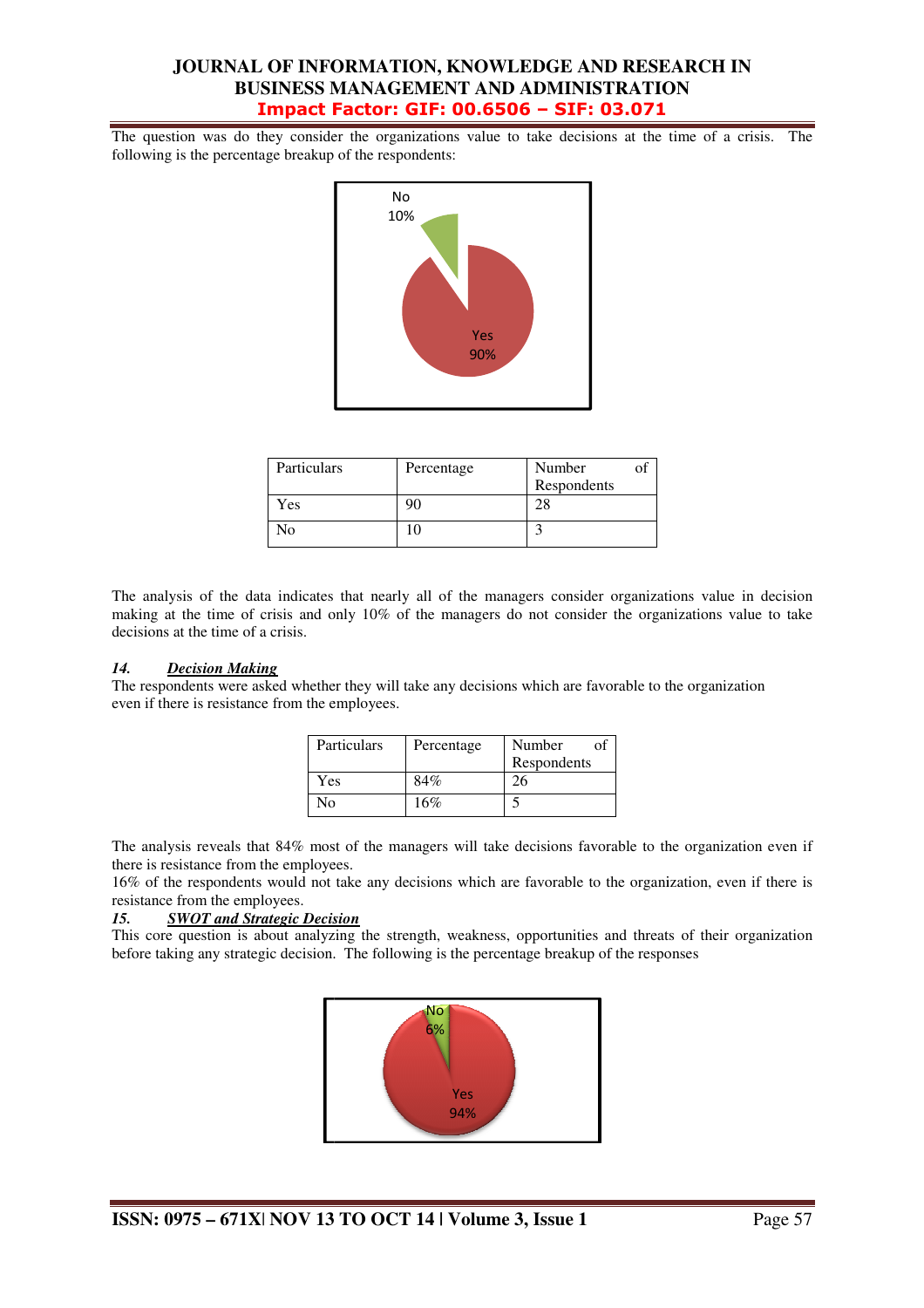| Particulars | Percentage | Number<br>Respondents |
|-------------|------------|-----------------------|
| Yes         | 94%        | Σg                    |
| No          | 6%         |                       |

An analysis reveals that nearly all of them (94%) analyze their company's strength, weakness, opportunities and threats before taking any strategic decision. Only 6% of managers do not analyze their organization's strength, weakness, opportunities and threats before taking strategic decision.

Managers analyze their organizations internal factors to know their strength and weaknesses and analyze their external factors to arrive at the opportunities and threats by which they can take suitable decisions and also know their competitive advantage over their rival firms.

#### *16. Employees and Innovative Ideas*

Among the core questions in the questionnaire, the managers were asked, *"As a strategic leader, do they agree that the improvement of the employees in an organization will bring in innovative ideas which in turn will help to achieve critical success factor"?* 



| Particulars | Percentage | Number<br>Ωt |
|-------------|------------|--------------|
|             |            | Respondents  |
| Yes         | 87%        |              |
| √∩          | $13\%$     |              |

By analyzing the results, we come to know that 87% of the respondents believe by improving employees in the organization, motivate them and with more commitment they give out innovative ideas to the organization, which in turn help managers to improve strategic decisions and achieve critical success factor.

13% of the respondents do not agree that by improving employees in an organization will bring in innovative ideas to achieve critical success factor.

#### *17. Management and Employee Conflict*

The managers were asked about *"Have they come across any conflicts between management and employees in their organization"?* 

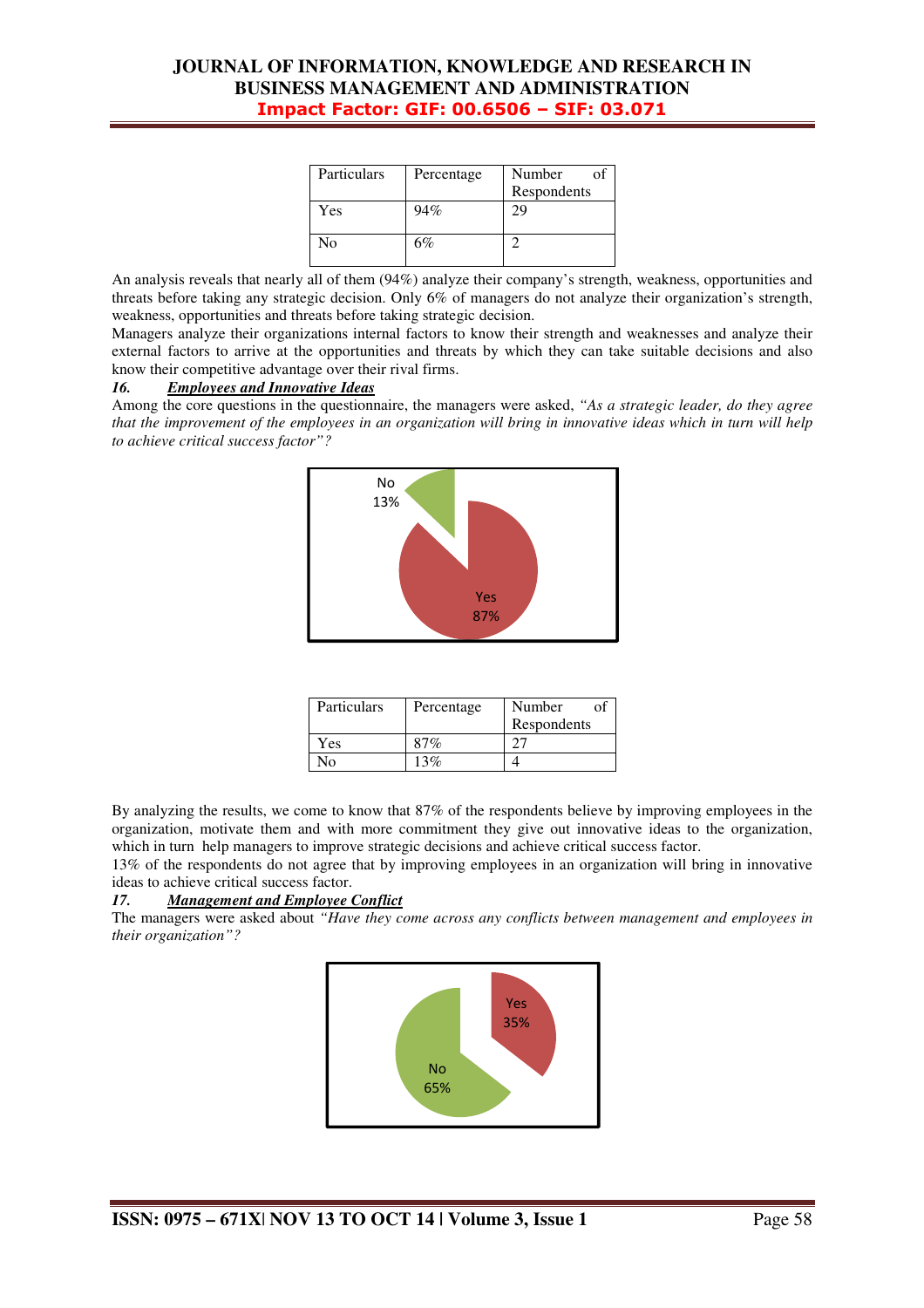| Particulars | Percentage | Number of<br>Respondents |
|-------------|------------|--------------------------|
| Yes         | 35%        |                          |
| No          | 65%        |                          |

The result reveals that  $65\%$  of the managers did not come across any conflicts between management and employees in their organization because they believe in treating the employees as human resource which is the most important amongst all the other resources.

35% of the respondents have come across conflicts between management and employees in their organization.

18. The managers were asked whether, *"They take the decisions favorable to the organization and not the*  employees during the conflicts in their organization." The following is the percentage breakup:



| Particulars    | Percentage | Number      |
|----------------|------------|-------------|
|                |            | Respondents |
| Yes            | 23%        |             |
| No             | 71%        |             |
| Not applicable | 6%         |             |

From the analysis of the above result, it is clear that 71% of managers will not take the decisions favorable to the organization but consider employees who are the asset for the company who can achieve competitive advantage by their leadership.

23% of managers will take the decisions favorable to the organization and not the employees where they consider the values attached to their company.

6% of managers have said that it is not applicable to their organization because they do not have any conflicts.

#### *19. Quality of Strategic Leader and Competitive Advantage*

One of the important questions in the questionnaire was "*Do they agree that the company would gain Competitive Advantage only by the quality of a Strategic Leader?"* The following is the result: